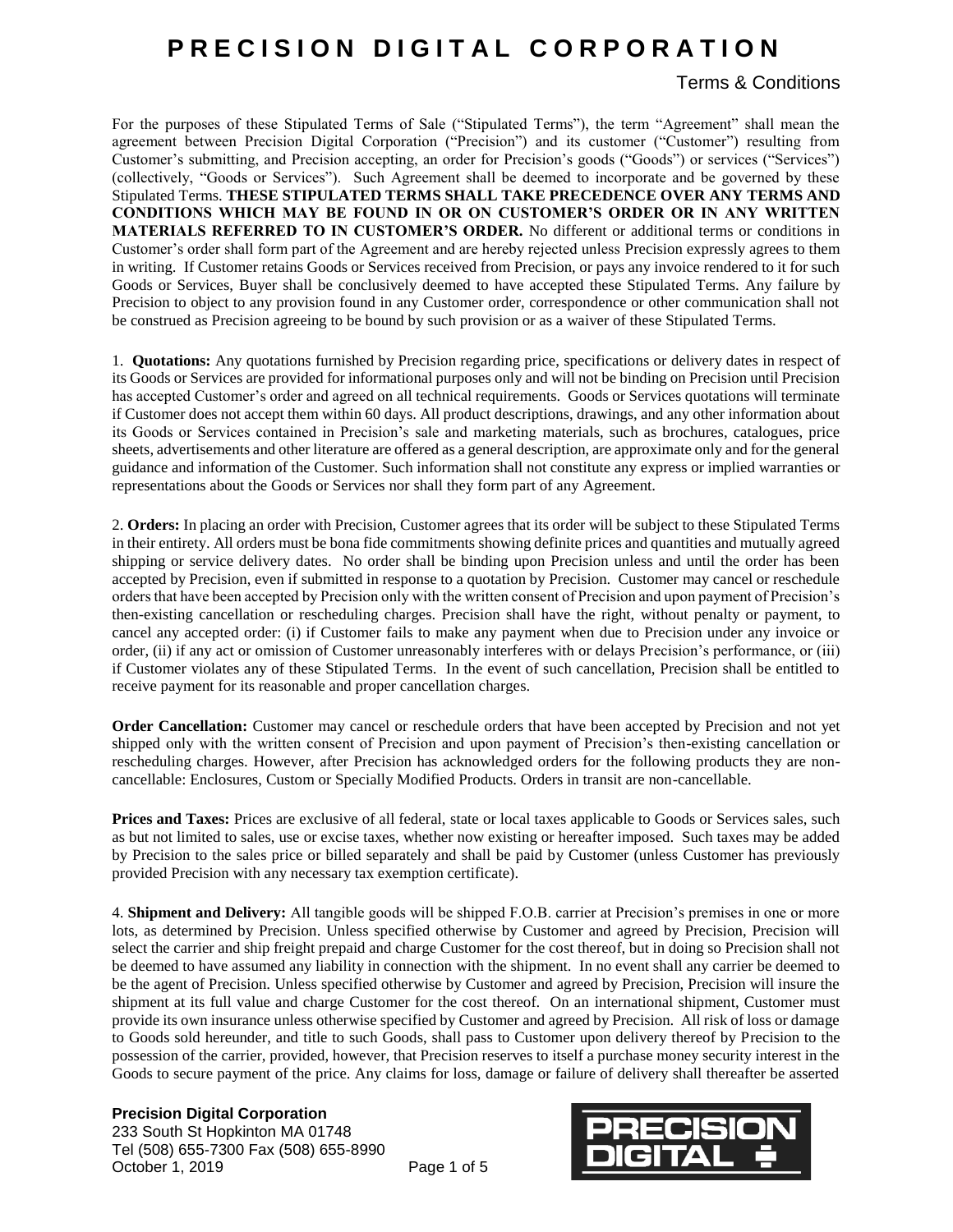## Terms & Conditions

solely against the carrier. All Goods shall be conclusively deemed to have been fully inspected and accepted ten days after delivery unless before then notice of rejection is given in writing to Precision. Such acceptance shall constitute acknowledgment of Precision's full performance of all of its obligations under the Agreement except as stated otherwise in the Warranty section (Section 8).

5. **Payment Terms:** Each shipment shall be treated as a separate transaction and Customer will be invoiced on date of shipment. Unless otherwise provided for in Precision's invoice, payment terms for Goods or Services shall be net thirty (30) days from date of invoice. All invoices must be paid in full without any deduction, withholding, setoff or counterclaim. Precision shall have the right to require advance payment, and, if such requirement is not satisfied, Precision may cancel the order or any remaining part of the order and charge reasonable cancellation fees which Customer agrees to pay. In the event Customer fails to pay any amount due hereunder when due, Precision may also recover, in addition to the amount due, interest thereon at the rate of 1.5% per month or, if less, the maximum lawful monthly interest rate that may be charged, together with its reasonable attorney's fees incurred in collecting such amounts.

6. **Credits and Returns:** Customer may return Goods only after obtaining a Return Materials Authorization form from Precision. Precision will have the sole discretion to determine the cause and responsibility for Goods returned to it. Credit for returned Goods other than those noted below will be at the sole discretion of Precision and to be eligible for credit must be:

- a. On the current price list and be of current design
- b. Unused and in their original packaging
- c. In salable condition as determined by Precision
- d. Returned freight prepaid
- e. Standard stock items

The following products are returnable only in the case of defect: Enclosures, Custom or Specially Modified Products. Once acknowledged, all sales for these products are final.

Other Precision products returned for reason other than repair are subject to a restocking fee.

- a. The minimum restocking fee is \$35 per unit.
- b. The amount of credit allowed for returned qualifying product will depend upon its age:
- c. A credit of 80% will be issued for product up to 60 days old.
- d. A credit of 50% will be issued for product up to 180 days old.
- e. No credit will be issued for product older than 180 days old.

7. **Product Changes:** Precision may modify its product specifications provided the modifications do not adversely affect the performance of the Goods to be supplied under the Agreement. In addition, Precision may provide suitable substitutes for materials that are unobtainable or in short supply due to governmental regulation, supplier shortages or other reasons.

### 8. **Product Warranties; Limitations; Exclusions:**

A. Precision warrants that all Goods shall be free from defects in material and workmanship under normal use for the period of time provided in Precision's standard warranty terms as found from time to time on its website (www.predig.com) at the time of shipment of the Goods. It shall be Customer's responsibility to determining that Goods ordered by it is suitable for Customer's use and that such use complies with any applicable local, state or federal law. If Customer gives Precision written notice of any claimed defect in the Goods immediately upon discovery, obtains a return authorization as provided above, and any such Goods are returned to the original shipping point, transportation charges prepaid, within the relevant warranty period, and Precision determines to its satisfaction that such Goods are defective in material or workmanship, then Precision shall, at its option, repair or replace the Goods

### **Precision Digital Corporation**

233 South St Hopkinton MA 01748 Tel (508) 655-7300 Fax (508) 655-8990 October 1, 2019 Page 2 of 5

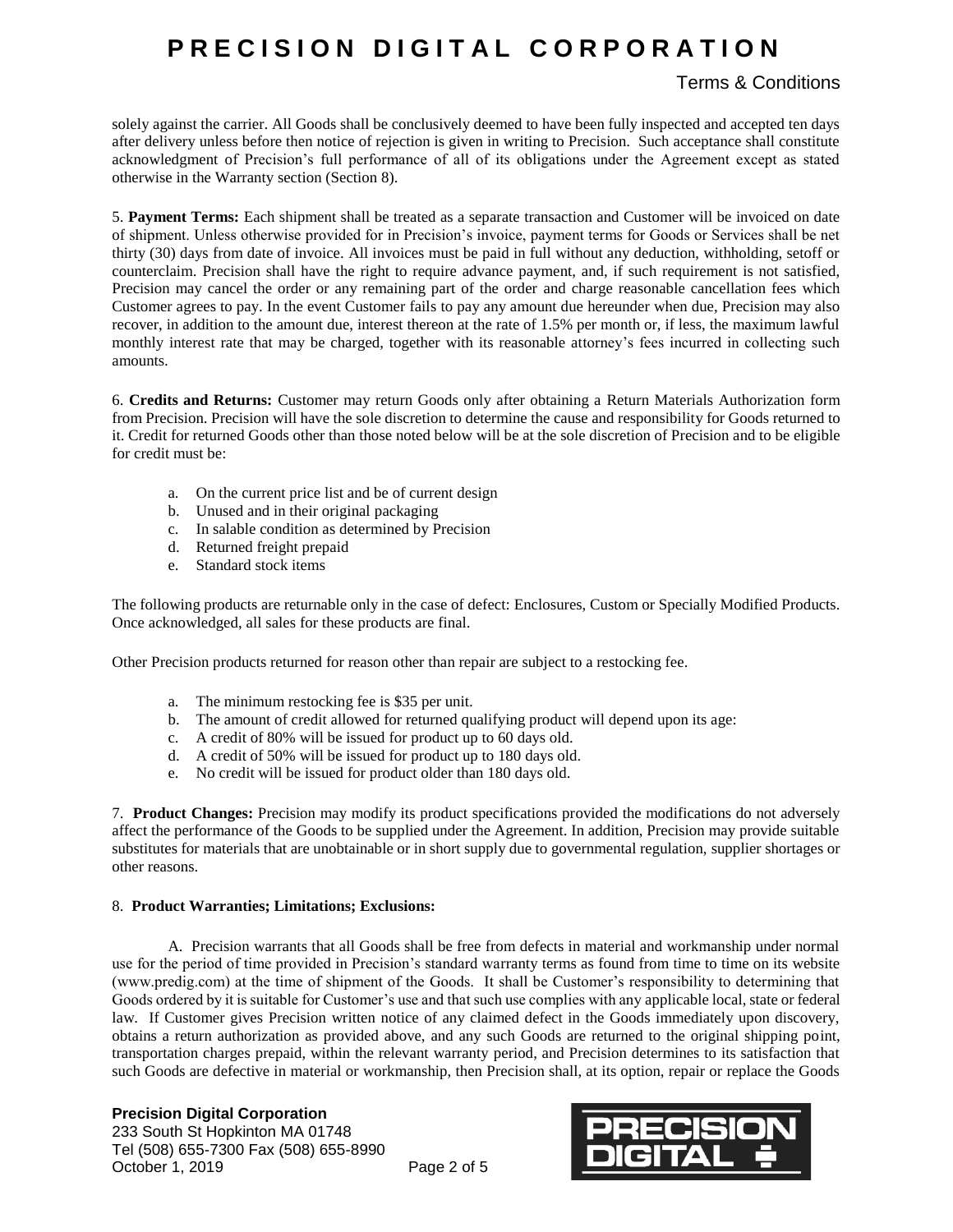## **PRECISION DIGITAL CORPORATION**

Terms & Conditions

and pay the cost of return freight. Precision shall have reasonable time to make such repairs or to replace such Goods. Any repair or replacement of Goods shall not extend the warranty period. This warranty is limited to the period of time stated in Precision's standard warranty terms, as provided for above, without regard to whether any claimed defects were discoverable or latent on the date of shipment. Precision's warranty applies only to defects that arise out of the manufacture of the Goods and not to defects arising from other circumstances, such as, but not limited to, accident, misuse, unforeseeable use, neglect, alteration, or improper installation, adjustment, repair, or testing.

B. Customer's failure to pay as and when due any invoice or any portion thereof for Goods or Services sold under the Agreement or otherwise, shall allow Precision to terminate and void all warranties and remedies granted under this Section 8.

C. **THE FOREGOING WARRANTY IS EXCLUSIVE AND IN LIEU OF ALL OTHER REPRESENTATIONS, WARRANTIES AND COVENANTS, EXPRESS OR IMPLIED, WITH RESPECT TO THE GOODS OR SERVICES AND ANY DEFECTS THEREIN OF ANY NATURE WHATEVER, INCLUDING WITHOUT LIMITATION WARRANTIES OF MERCHANTABILITY OR FITNESS FOR A PARTICULAR PURPOSE. CUSTOMER SHALL BE SOLELY RESPONSIBLE FOR ITS CHOICE AND USE OF ANY PARTICULAR GOODS OR SERVICES PURCHASED FROM PRECISION AND PRECISION SHALL NOT BE LIABLE FOR ANY ADVICE IT MAY HAVE GIVEN CUSTOMER OR ANY FAILURE TO PROVIDE SUCH ADVICE REGARDING THE GOODS OR SERVICES OR CUSTOMER'S USE OF THE SAME. IN NO EVENT SHALL PRECISION BE LIABLE TO CUSTOMER UNDER ANY TORT, NEGLIGENCE, STRICT LIABILITY, OR PRODUCT LIABILITY CLAIM AND CUSTOMER HEREBY WAIVES ANY SUCH CLAIMS. PRECISION'S SOLE AND EXCLUSIVE LIABILITY, AND CUSTOMER'S SOLE AND EXCLUSIVE REMEDY, FOR ANY NONCONFORMITY OR DEFECT IN THE GOODS OR SERVICES OR ANYTHING DONE IN CONNECTION WITH THIS AGREEMENT, IN CONTRACT, TORT (INCLUDING NEGLIGENCE), OR OTHERWISE, SHALL BE AS SET FORTH IN SECTION 8A HEREOF (SUBJECT TO FURTHER LIMITATION AS PROVIDED IN SECTION 8B HEREOF IF APPLICABLE). IT IS AGREED THAT THE WARRANTY AND EXCLUSIVE REMEDY PROVIDED FOR HEREIN SHALL NOT BE DEEMED TO HAVE FAILED OF ITS ESSENTIAL PURPOSE (AS THAT TERM IS USED IN THE UNIFORM COMMERCIAL CODE) IF PRECISION REMAINS WILLING TO REPAIR OR REPLACE DEFECTIVE GOODS OR SERVICES (AS DESCRIBED IN SUBSECTION 8A) WITHIN A COMMERCIALLY REASONABLE TIME AFTER CUSTOMER RECEIVES SUCH GOODS OR SERVICES IN ACCORDANCE WITH THIS AGREEMENT. CUSTOMER SPECIFICALLY ACKNOWLEDGES THAT PRECISION'S PRICE FOR THE GOODS OR SERVICES IS BASED UPON THE LIMITATIONS OF PRECISION'S LIABILITY AS SET FORTH IN THIS AGREEMENT**.

9. **Limitation of Liability and Customer Indemnity: REGARDLESS OF THE FORM OF ACTION, PRECISION SHALL NOT BE LIABLE FOR ANY SPECIAL, INDIRECT, INCIDENTAL, OR CONSEQUENTIAL LOSSES OR DAMAGES ARISING OUT OF THE SALE OF ITS GOODS OR SERVICES TO CUSTOMER OR ARISING OUT OF ANY UNDERTAKING IN CONNECTION WITH THE AGREEMENT, INCLUDING, BUT NOT LIMITED TO, LOSSES OR DAMAGES ARISING OUT OF CLAIMS FOR LOSS OF GOODWILL, PROFITS, BUSINESS OR USE. NOR SHALL PRECISION BE LIABLE FOR CLAIMS ARISING OUT OF THIRD PARTY ACTIONS, REGARDLESS OF WHETHER SUCH THIRD PARTY ACTIONS, OR ANY OTHER CLAIMS, LOSSES, OR DAMAGES, WERE REASONABLY FORESEEABLE TO CUSTOMER OR PRECISION. CUSTOMER'S EXCLUSIVE REMEDY ARISING OUT OF ITS PURCHASE AND USE OF PRECISION'S GOODS OR SERVICES, OR ARISING OUT OF ANY OTHER UNDERTAKING IN CONNECTION WITH THE AGREEMENT OR SUCH GOODS OR SERVICES, SHALL BE FOR DAMAGES. NO CLAIM OR CLAIMS OF ANY KIND, WHETHER BASED UPON THE AGREEMENT, WARRANTY, TORT (INCLUDING, BUT NOT LIMITED TO, STRICT LIABILITY, NEGLIGENCE, AND WARRANTY), REGULATORY OR STATUTORY PROVISIONS, INDEMNITY, CONTRIBUTION, OR OTHERWISE, SHALL BE ALLOWED IN ANY AMOUNT GREATER THAN THE PURCHASE PRICE OF THE GOODS OR SERVICES IN RESPECT OF WHICH DAMAGES ARE CLAIMED.**

**Precision Digital Corporation** 233 South St Hopkinton MA 01748 Tel (508) 655-7300 Fax (508) 655-8990 October 1, 2019 Page 3 of 5

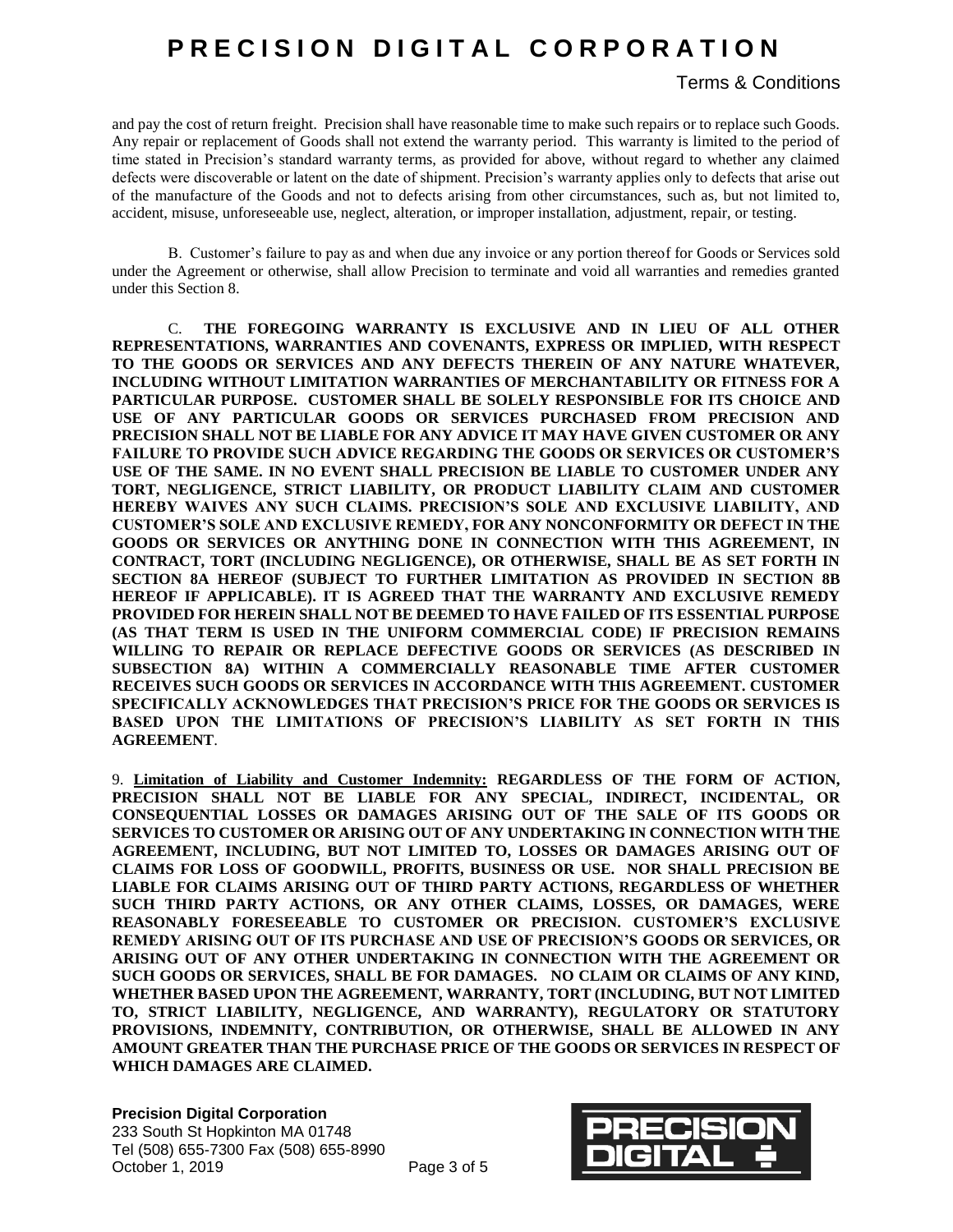### Terms & Conditions

Customer shall hold harmless and indemnify Precision, its employees, agents, officers, parents, affiliates, subsidiaries and insurers from and against any and all claims, damages, liabilities, losses, and lawsuits, including costs and expenses in connection therewith, for injury to or death of any persons or loss of any property whatsoever, caused in any manner by Customer's possession, use or operation of Goods or Services.

10. **Patents:** Subject to the terms of this Section 10, Precision agrees to defend any suit or proceeding brought against Customer if and to the extent it is based on a claim that any Goods manufactured by Precision infringes on account if its construction or design a United States patent, and shall indemnify Customer against all costs, damages and expenses finally awarded against Customer in such action. This defense and indemnity undertaking is conditioned upon Customer notifying Precision promptly in writing of any such claim and giving Precision full and complete authority, information and assistance for the defense of such claim and provided that Precision shall have sole control of the defense and of the negotiations for settlement, if any, of such claim. If as a result of construction or design any such Goods are held directly to infringe any United States patent and the use of said Goods is enjoined, or in case any Goods may, in the opinion of Precision, be held to infringe, Precision may, at its expense and option, either (a) procure for Customer the right to continue using said Goods, (b) replace said Goods with a suitable non-infringing product, or (c) refund the purchase price of said Goods, less depreciation at twenty percent (20%) per year. Precision shall not be liable for any cost or expense incurred without Precision's written authorization. If the claimed infringement arises out of compliance with Customer's specification, or from a combination of the subject Goods with or an addition to other products not manufactured or developed by Precision, or from a modification of the Goods after delivery, or from the use of Goods in ways not contemplated by Precision or approved in writing by Precision, Precision shall not be obligated to defend or to indemnify Customer or be liable for any costs and damages associated with such claim.

### **THE FOREGOING STATES THE ENTIRE LIABILITY OF PRECISION, AND THE EXCLUSIVE REMEDY OF CUSTOMER, WITH RESPECT TO ANY ALLEGED PATENT INFRINGEMENT BY THE SAID GOODS.**

11. **Export:** Regardless of any Customer disclosure to Precision regarding the ultimate destination of Precision's Goods, Customer shall not export, either directly or indirectly, any Precision product, or any system incorporating said product in contravention of any relevant statute or regulation and without first obtaining all necessary licenses and permits from the United States Department of Commerce, Department of State and / or any other relevant agencies or departments of the United States government.

12. **Software:** Title to all software, firmware, programming routines, and documentation thereof that is included in any product supplied by Precision for use with the Goods, and of all copies thereof made by Customer (collectively "software") shall be retained by Precision. In such cases, Customer is granted a non-exclusive and non-transferable license to use such software solely for use with the Goods. Notwithstanding Section 8, Precision does not warrant that operation of software will be completely uninterrupted or error free or that all program errors will be corrected. Without limitation to the generality of Section 8, Precision shall not be responsible for the performance of any Customer custom software or firmware, configuration information, or memory data contained in, stored on, or integrated with any Goods returned to Precision pursuant to this warranty.

13. **Non-Waiver; Remedies:** No waiver of any breach of these Stipulated Terms shall constitute a waiver of any prior or subsequent breach of any similar or dissimilar provision or a modification of the Agreement. Precision's rights and remedies, whether evidenced hereby or by any other agreement or document, shall be nonexclusive and cumulative and may be exercised concurrently or singularly.

14. **Applicable Law and Actions to Recover Damages:** This Agreement shall be construed and enforced under the laws of the Commonwealth of Massachusetts without regard to its conflicts of law principles. The United Nations Convention on the International Sale of Goods (CISG) shall not apply to this Agreement. If any provision of these Stipulated Terms is held to be unenforceable, it shall not affect the enforceability of any other provision. In the event of any dispute regarding these Stipulated Terms, Customer and Precision shall meet at an executive level to attempt to resolve differences before any legal proceedings may be commenced. Any action Customer brings against Precision arising out of the Agreement or Customer's purchase and use of the Goods or Services must be commenced within

### **Precision Digital Corporation**

233 South St Hopkinton MA 01748 Tel (508) 655-7300 Fax (508) 655-8990 October 1, 2019 Page 4 of 5